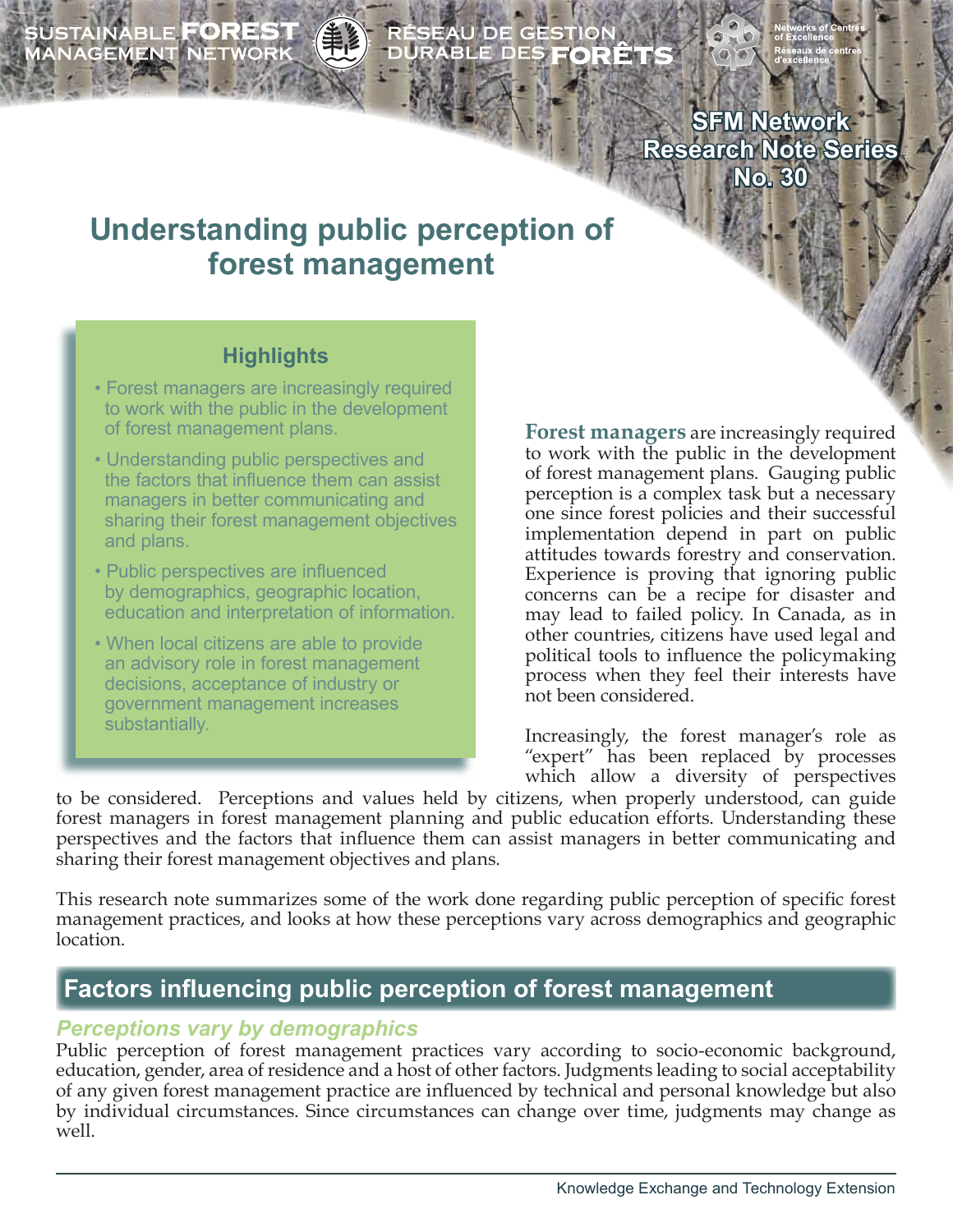Public perceptions of forest management vary by demographics. For instance, studies have found that women in northern British Columbia communities were more optimistic about forest management and its community benefits than their male counterparts. In the same communities, respondents with higher education (regardless of sex) expected very few positive results from forest management in areas related to business opportunities, better jobs, improved retirement circumstances and a healthier environment.

In another study, participants vacationing at the Nimmo Bay Lodge on British Columbia's mid-coast were accepting of minimal to moderate landscape modification but not of intensive forest management. They were generally younger, more urban, better educated and wealthier than average BC residents. Half of the respondents were from the United States and were predominantly male.

#### *Perceptions are influenced by information*

Trust and credibility about the source and provider of information is another major factor in judgments of acceptability. Information from university or industry scientists, from government or non-governmental organizations can be perceived differently, despite its scientific rigour or accuracy. Regardless of the source, scientific information will always be subject to alternative explanations and varying interpretations.

Studies in the United States found that foresters, environmentalists, educators and the general public showed a common preference for minimal disturbance patterns in a forested landscape near Olympia, Washington. However, foresters were the only group to prefer intensive forest management practices. This not only points to the role of knowledge in perception but how that knowledge is interpreted.

This inherent variability of public perceptions presents a real challenge and means that working with and monitoring these perceptions is necessary and ongoing.

# **Perceptions of different forest management scenarios**

Specific forestry practices and their visual impact often play a significant role in the public's perception of overall forest management. Esthetic objections, however, are often only the first sign of public discontent that precede deeper concerns over biodiversity, long-term site productivity and even the trust and credibility of the source of information. How the public perceives information to be shared or not, and whether or not that information comes from university, industry or government scientists all contribute to how the public perceive forestry management practices.

#### *Visual impact of forest disturbance*

It is no surprise that old-growth and intermediate-aged, regenerated forests are regarded as beautiful, rich and healthy in the eyes of surveyed community residents in northern British Columbia. Clear-cut areas were not favourably viewed and prescribed burned areas received the most negative reaction. Other researchers have found similar results regardless of the individual's prior exposure to arguments for either forest management or preservation. It appears that the visual response to nature is a strong, inherent 'gut' reaction.

#### *Dispersed versus continuous cutblocks*

In a study of public perception of harvest block aggregation and alternative tree retention scenarios in BC's south-central interior forests, researchers found that the majority of participants perceived aggregated cutblocks to be a better form of forest management than smaller, dispersed blocks. This perception was reinforced when they were provided with information about the benefits of aggregation (i.e. harvest layout to more closely resemble natural disturbance patterns). Aggregated clearcuts that were open (or with limited tree retention) were viewed with some disdain, suggesting a perception of poorer management. Continuous clearcuts with dispersed green-tree retention were viewed more favourably.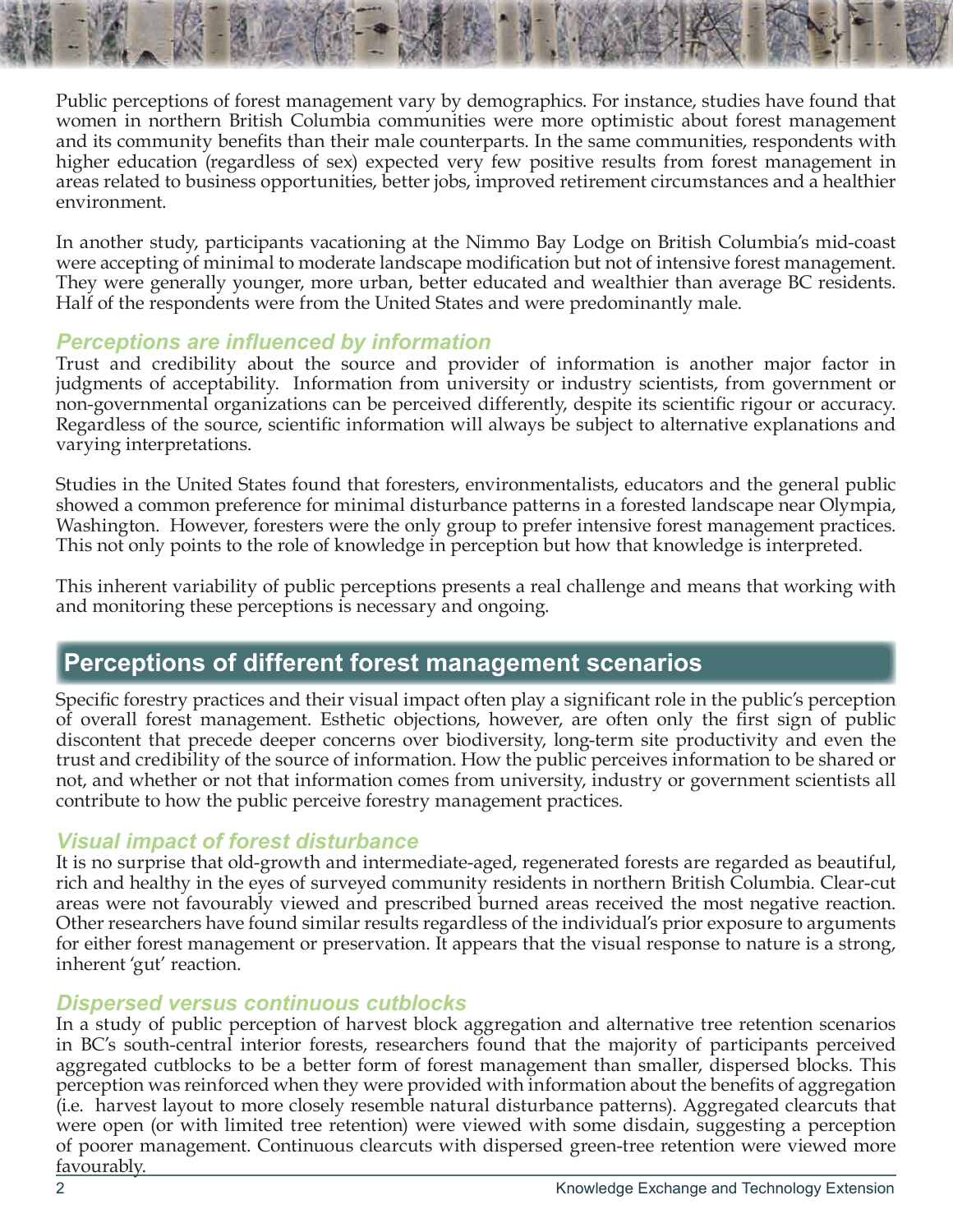#### *Partial tree retention versus clearcuts*

Research indicates that the public still view clearcuts as an undesirable forest management practice and as "eyesores". Surveys suggest that the presence of dispersed trees (e.g. retention or rapid green-up) in clearcuts is perceived as more natural and better managed.

Similarly, surveyed lodge visitors to Nimmo Bay in BC, while neutral about partial tree retention, found a harshly modified landscape (e.g. clearcuts) unacceptable. Seventy-seven percent indicated they would return to the lodge if the viewscape remained unaltered, 71% would return if the viewscape included

some areas of partial retention (i.e. the modified harvest pattern is generally not visible), but only 42% and 35% would return if partial retention cuts and clearcuts (respectively) were visible.

#### *Logging road and clearcut patterns*

A large majority of students at Lakehead University in Ontario, when surveyed for their perceptions of forest industry operations, felt logging roads were acceptable landscape interruptions (only 5% of those surveyed disagreed). Almost the entire educated group felt an irregular pattern of clearcuts that were greenish (i.e. containing regrowth) was more natural and



acceptable. **Figure 1.** The visibility of clarcuts may have a negative impact on tourism. Photo courtesy of S. Dallaire.

# **Public perceptions of forest management in other countries**

A look at public perception of forest management in other countries such as Finland, Britain and the United States highlights the impact that education and awareness campaigns can play on public opinion and approval.

The Finns, known for their positive view of forest management, generally trust their experts in the forestry field and feel that the forests in their vicinity are being very or fairly well managed. The Finnish forest industry is one of the top income-generators for the country providing both full- and part-time well-paid jobs. Conflict over forestry issues is more readily addressed since private individuals and families own 60% of the 22 million hectares of productive forest land. The Finnish forest industry places a large emphasis on education and has major campaigns in schools, which likely contribute greatly to the overall public approval of forestry. While Finland is a small, culturally homogenous country and very distinct from Canada, forest managers may wish to consider the influence that education has on public perceptions of forestry.

In Britain, by comparison, more than half of the adults surveyed by the government believe that forest cover is shrinking even though it has actually increased by 25% over the past two decades. It seems that environmental campaigns may have led to a negative image despite actual improvements in forest management in that country. This underlines the power of the media, and highlights that media support of the forest industry is critical for influencing public perceptions.

In the United States, the public has been slow to accept fire as a forest management tool due to decades of very effective fire suppression messages (such as Smokey the Bear). These campaigns resulted in unanimous support for the immediate suppression of wildfires. When ecologists began to call for a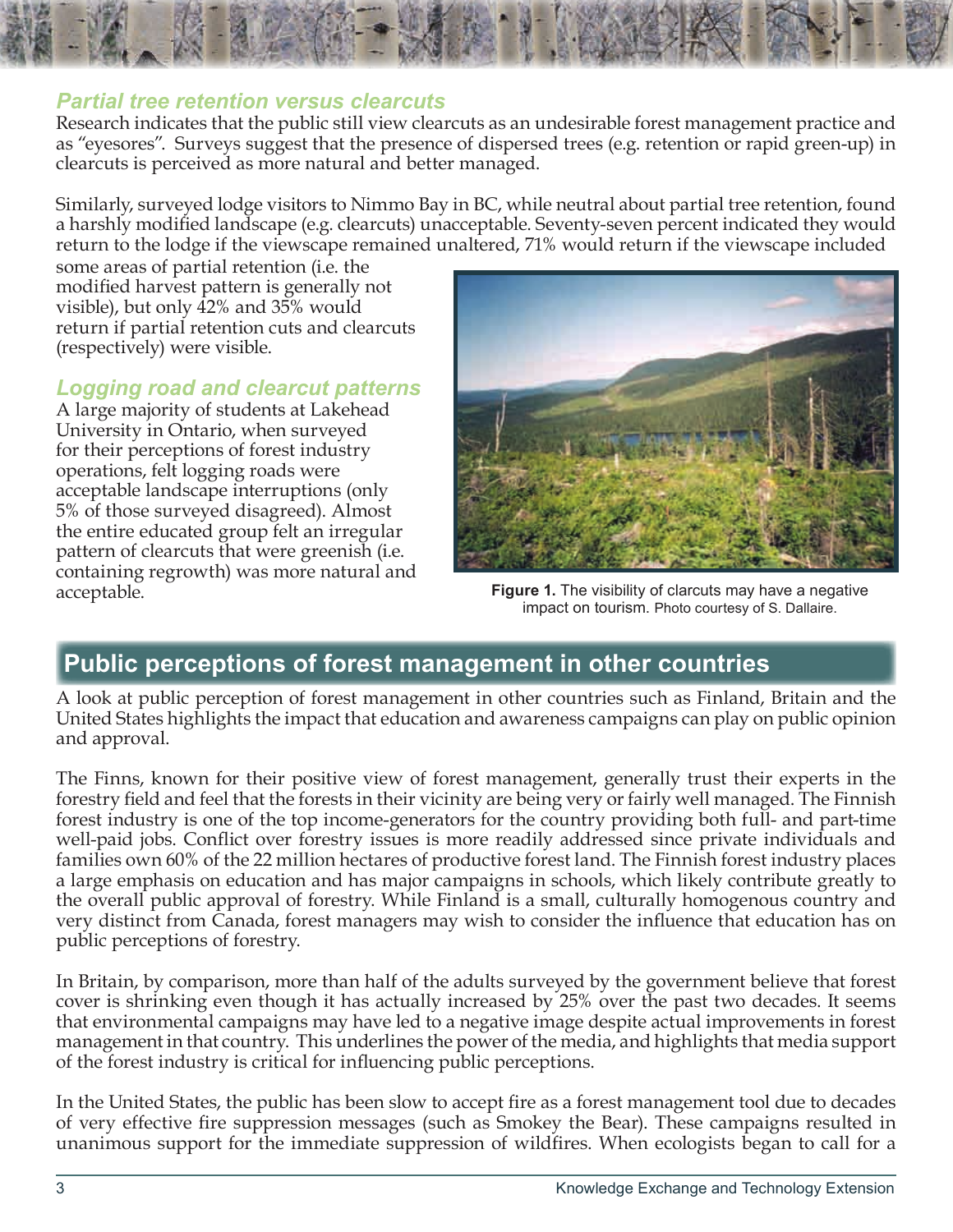renewed look at fire and its benefit in forest ecosystems, the public became confused. More recently, surveys show that with increasing public awareness about the importance of wildfires, support for fire as a management tool has increased. While the U.S. fire awareness effort is an ongoing activity, the loss of life and property due to forest fires could quickly turn public perception once again.

# **Public involvement in forest management decisions**

How the public are involved in forest management decisions can greatly influence their perceptions of forestry. Results from a survey of residents of British Columbia's northern interior communities suggest that forest management decisions made by only industry or government are not well perceived. This was particularly true for management options related to forest recreation and habitat conservation. The same survey found, however, that when local citizens were able to provide an advisory role, acceptance of industry or government management increased substantially.

Public outreach is critical, but meaningful outreach is not just the provision of information. Careful consideration is required of how, by whom and the rationale behind decisions is presented. The public need to feel that their views, concerns and their knowledge are valued, respected and given fair consideration. The perception of fair public consultation and engagement processes is necessary to ensure that the outcomes of these processes are seen as acceptable. When fairness is lacking, the

science behind a decision has little value in the eyes of the stakeholders. The same holds true if the source of the information is not trusted.

Public involvement can come in many forms. While public meetings are often the most common, they are not necessarily the best venues for learning. Field-based presentations and one-on-one discussions can, in contrast, be very helpful in gaining trust and fostering a true feeling of engagement. Any venues that seek local knowledge, provide stakeholders with equal footing, and offer a forum for voicing concerns, present an opportunity to build community



support. **Figure 2.** When local citizens are involved in forest management decisions, industry or goverment management is more likely to be accepted. Photo courtesy of J. Stewart.

# **Managing public perceptions**

To be pro-active, forest managers should be aware of public perceptions of forest practices and policies, and consider these perceptions in their management strategies and communication tools. Given the influence of the mass media on public perception, the media should be engaged in any communication strategy. Existing structures that promote awareness and discussion between decision-makers, key interest groups and the general public (such as public advisory groups) should also be enhanced and supported.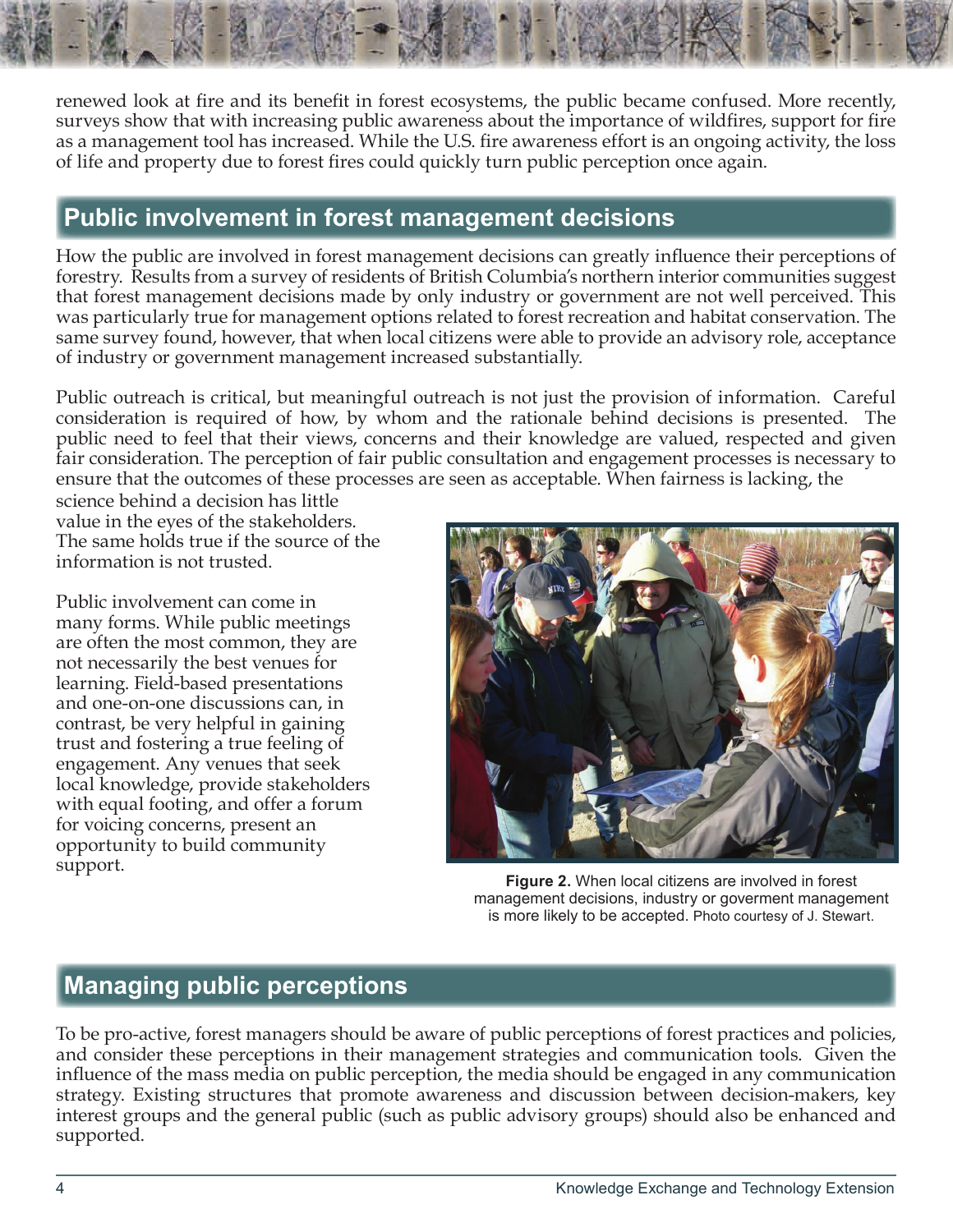Public perception of forest management and the public's values of forests are dynamic and are likely to become increasingly complex. Demographic and educational changes mean that citizens are increasingly aware of environmental and resource management issues. Therefore, the need for public engagement in forest management will only increase.

BC Ministry of Forests. 1996. *Clearcutting and visual quality: a public perception study – FRDA Report 270*. BC Ministry of Forest, Range, Recreation and Forest Practices Branch, Victoria, BC. Online: [www.for.gov.bc.ca/hfd/pubs/Docs/Mr/](www.for.gov.bc.ca/hfd/pubs/Docs/Mr/Rec/Rec036.pdf ) [Rec/Rec036.pdf](www.for.gov.bc.ca/hfd/pubs/Docs/Mr/Rec/Rec036.pdf )

BC Minstry of Forests. 2003. *Economic benefits of managing forestry and tourism at Nimmo Bay: a public perception study and economic analysis.* Forest Practices Branch, Victoria, BC. Online: [www.for.gov.bc.ca/hfd/pubs/Docs/Frr/](www.for.gov.bc.ca/hfd/pubs/Docs/Frr/Frr270.htm) [Frr270.htm](www.for.gov.bc.ca/hfd/pubs/Docs/Frr/Frr270.htm)

Clute, K. 1999. *Public perceptions and attitudes towards wildland fire: Communicator's Guide.* National Interagency Wildfire Centre. U.S.

Heino, J. and J. Karvonen. 2004. *Forests–an integrated part of Finnish life.*  FAO Corporate Document Repository. Online: [www.fao.org/documents/show\\_](http://www.fao.org/documents/show_cdr.asp?url_file=/docrep/005/y9882e/y9882e02.htm) [cdr.asp?url\\_file=/docrep/005/y9882e/](http://www.fao.org/documents/show_cdr.asp?url_file=/docrep/005/y9882e/y9882e02.htm) [y9882e02.htm](http://www.fao.org/documents/show_cdr.asp?url_file=/docrep/005/y9882e/y9882e02.htm)

Kant, S., Lee, S., Kijazi, M., Shuter, J. And Y. Zhang. 2003. *Forest values, perceptions, criteria and indicators, and sustainable forest management in Ontario.* SFM Network Project Report 2003. Online: [www.sfmnetwork.ca/docs/e/PR\\_](www.sfmnetwork.ca/docs/e/PR_200304kantssust6.pdf) [200304kantssust6.pdf](www.sfmnetwork.ca/docs/e/PR_200304kantssust6.pdf)

# **Further reading <b>Management Recommendations**

- Engage the public. A clear process and fair consideration of stakeholder opinion are essential if forest management decisions are to be accepted by stakeholders, particularly if they do not personally agree with the decision.
- Manage visual impacts. Forest management activities that are more favourably perceived by the public, such as dispersed partial retention, should be considered, particularly in recreation and high-visibility areas.
- Get people on-side. Residents of forestry-dependent communities usually have a more positive perception of forest management than those from urban centres. This presents an opportunity for joint fact-finding and building long-term community support.
- Education programs can be important but they are not the only solution. Field-based presentations and one-on-one discussions can be useful for gaining trust and fostering a true feeling of engagement.
- Provide balanced information. Changes in forestry practices may be more positively perceived by the public if accompanied by credible information about the benefits of the new practice.
- Stay in touch. Continual monitoring of the public's attitude is necessary if the forest industry and forestry policy makers seek to be favourably perceived, and want to better develop their management plans and public awareness programs.

Nelson, T., Johnson, T., Hellum, K. and

M. Strong. 2000. *Public comprehension of alternate ways to manage forest land.* SFMN Working Paper 2000-6. Online: [www.sfmnetwork.ca/docs/e/WP\\_2000-6.pdf](www.sfmnetwork.ca/docs/e/WP_2000-6.pdf )

Shindler, B., and G. Stankey. 2006. *Formation of social acceptability judgments and their implications for management of rare and little-known species.* Conserv. Biol. 20 (1): 28-37.

Young, C. and M. Wesner. 2004. *Aesthetic values of forests: measuring the visual impact of forestry operations.* XII World Forestry Congress, Montreal, Quebec. Sept. 21-28, 2003. FAO Corporate Document Repository. Online: [www.fao.org/documents/show\\_cdr.asp?url\\_file=/docrep/005/y9882e/y9882e06.htm](www.fao.org/documents/show_cdr.asp?url_file=/docrep/005/y9882e/y9882e06.htm)